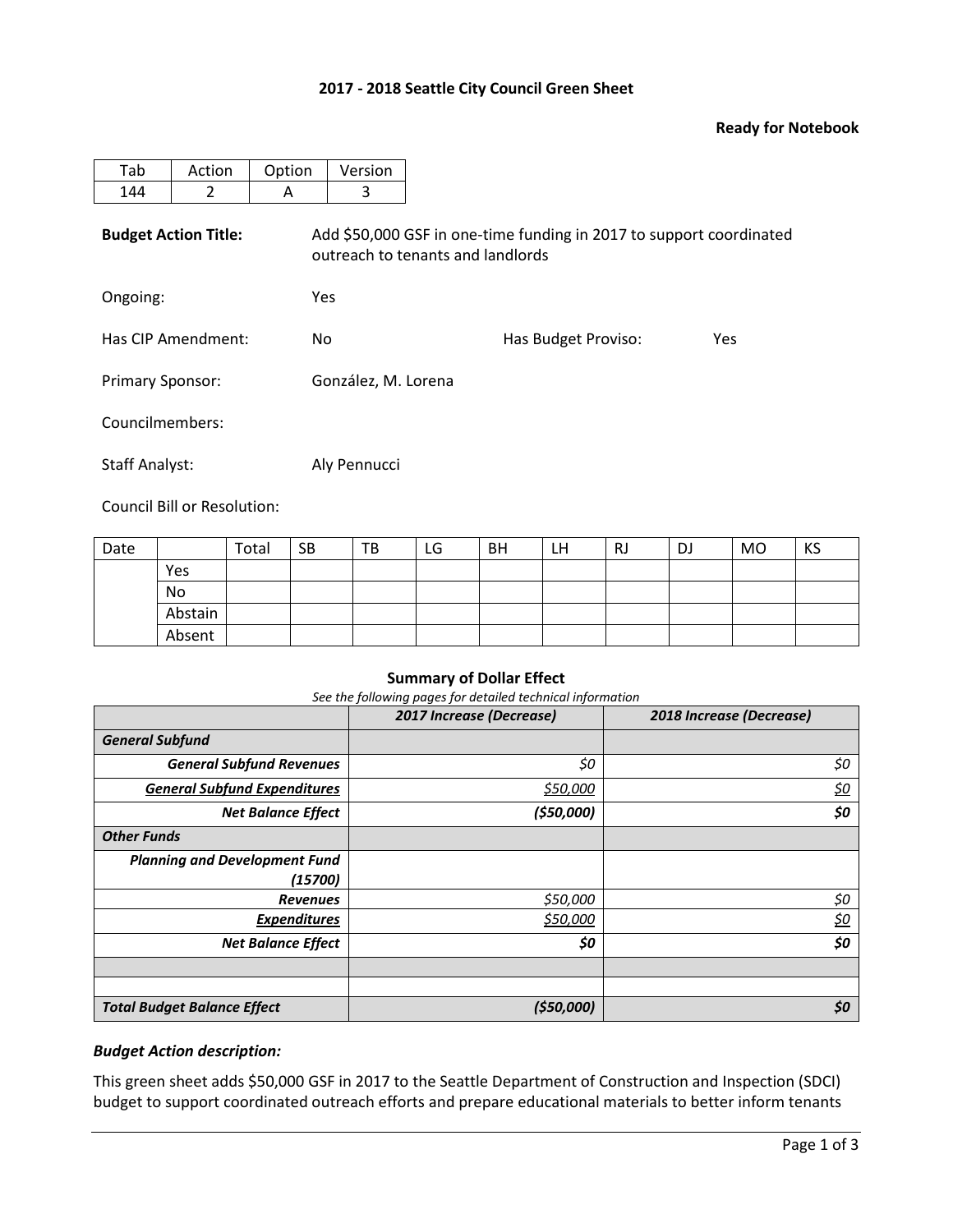| Artion | Ontion | Version |
|--------|--------|---------|
|        |        |         |

and landlords of their rights and responsibilities under Seattle's rental regulations. Seattle's rental laws are complex and can be difficult to navigate. SDCI would coordinate with the Office of Immigrant and Refugee Affairs, Department of Neighborhoods, and the Office for Civil Rights to coordinate outreach efforts and develop materials that address the range of policies, regulations and services administered by the City and partner agencies and organizations. This would include focused outreach to communities with limited English proficiency and immigrant and refugee communities. In addition, this green sheet would impose the following budget proviso:

"Of the appropriation in the 2017 budget for Seattle Department of Construction's (SDCI) Code Compliance BCL, \$50,000 is appropriated solely for SDCI to conduct outreach and prepare educational materials to better inform tenants and landlords of their rights and responsibilities under Seattle's rental regulations with a focus on communities with limited English proficiency and immigrant and refugee communities. Furthermore, none of the money so appropriated may be spent until the Director of SDCI files a specific work plan for this funding with the City Clerk. The Director of the SDCI should also send a copy of the work plan to the Gender Equity, Safe Communities & New Americans Committee Chair."